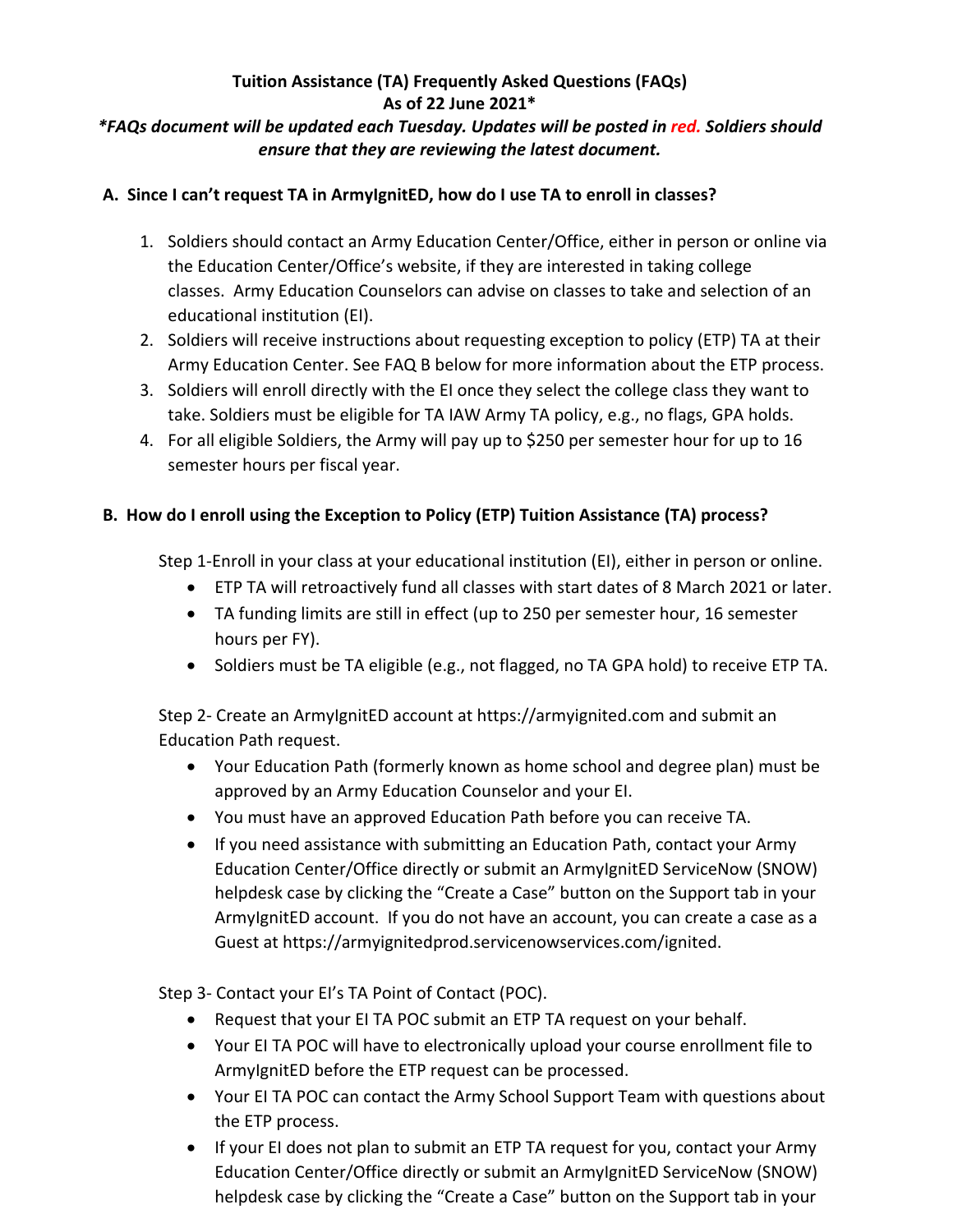ArmyIgnitED account. If you do not have an account, you can create a case as a Guest at [https://armyignitedprod.servicenowservices.com/ignited.](https://armyignitedprod.servicenowservices.com/ignited)

## **C. What happens after my EI submits my ETP TA request and course enrollment file?**

- 1. ArmyIgnitED will begin generating ETP TA requests once most EIs have been able to upload their course enrollment files to ArmyIgnitEd.
- 2. The ETP TA requests will route to your Army Education Center's ArmyIgnitED queue for review and approval.
- 3. Soldiers and EIs will receive notification through ArmyIgnitED after a course has been approved for TA.
- 4. Your EI can invoice the Army for payment after your TA is approved. It may take several months for all invoices to be paid, depending on where your EI is in the queue for processing.

## **D. How do I get help in ArmyIgnitED because the helpdesk phone number is no longer active?**

The helpdesk phone number is no longer listed on the ArmyIgnitED website because the number was a short-term contract to provide bridge support during the transition period. ArmyIgnitED has an integrated helpdesk system known as ServiceNow (SNOW). All requests for ArmyIgnitED assistance now need to be submitted through SNOW. You can open a SNOW case by clicking the Create a Case button on the Support tab in your account. If you do not have an account, you can create a case as a Guest at https://armyignitedprod.servicenowservices.com/ignited. You can also contact your servicing education center, and a counselor will open a SNOW case for you. Please take note of your case number and provide the number when referencing your case during follow-up.

## **E. How do I get reimbursed for TA when I had to pay the EI before I could enroll?**

- 1. Soldiers should not be paying out-of-pocket but TA-eligible Soldiers who have paid out of pocket must open a ServiceNow case in ArmyIgnitED. Soldiers needing help with opening a case should request assistance from their assigned Army Ed Center/Office.
- 2. ACCESS will verify that enrollment with the EI and reimburse the EI.
- 3. The EI would reimburse the Soldier based on the EI's reimbursement policies. EIs have different reimbursement policies in terms of when they reimburse. If Soldiers encounter problems with this reimbursement from EIs, Soldiers should notify their assigned Ed Center/Office or open a ServiceNow case in ArmyIgnitED.

# **F. When will I get reimbursed for the out-of-pocket tuition I paid?**

- 1. Your EI will reimburse you for your out-of-pocket tuition payments based on their refund/reimbursement policy after HQ ACCESS provides the TA funding to your EI. The Army will pay TA for eligible Soldiers up to the semester hour and fiscal year TA limits listed in FAQ A.
- 2. HQ ACCESS will provide TA funding through the ETP TA process. See FAQs B and C above for the ETP process. Once the ETP TA reimbursement process starts, it may be several months before your EI receives TA payment based on where your EI is in the payment queue.
- 3. If you submitted a ServiceNow helpdesk case per guidance in FAQ E and haven't received a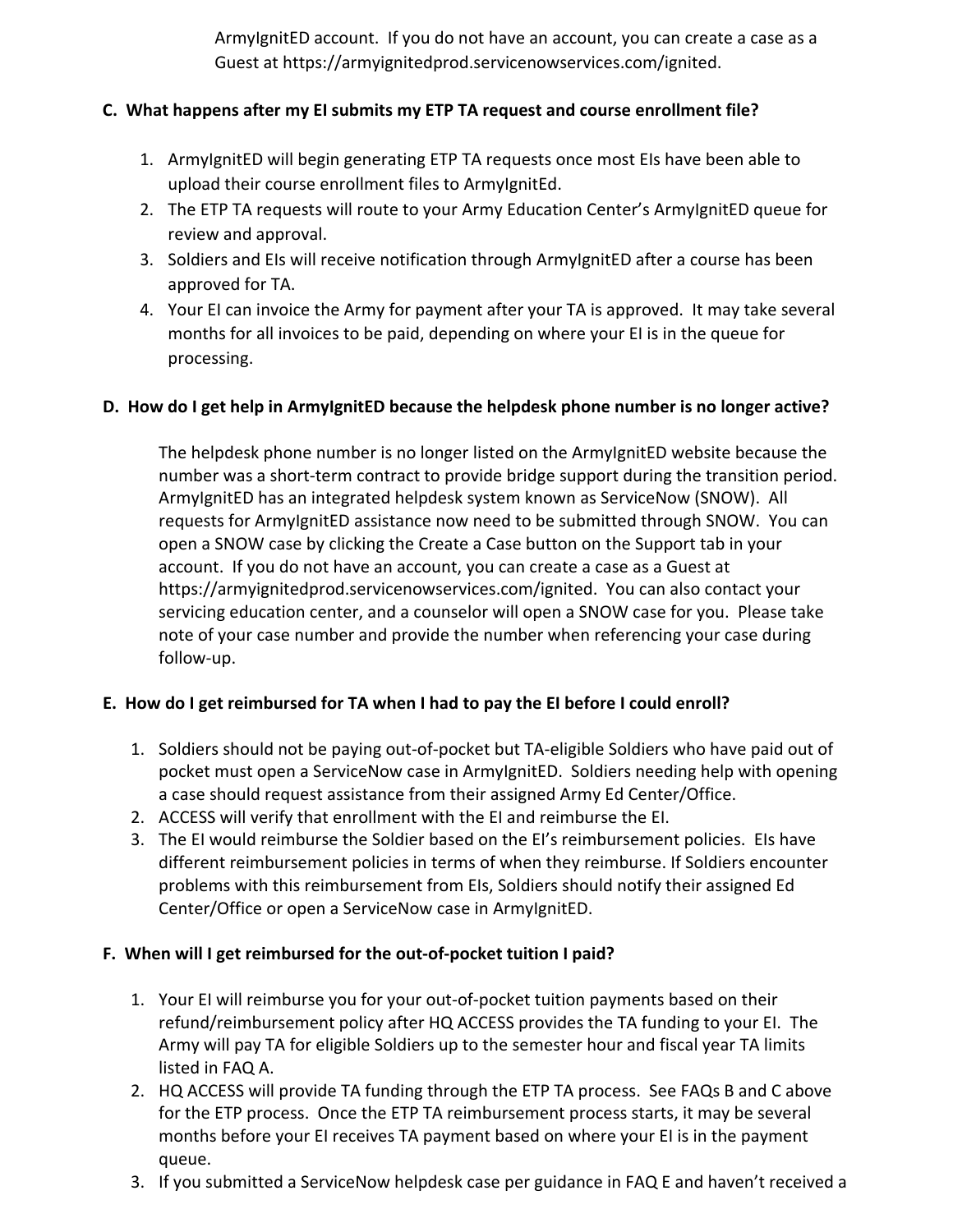response in 2 weeks, contact your Education Center/Office and provide them the helpdesk case number. Your Education Center/Office will provide you guidance about the ETP TA reimbursement process and close the case. Submitting a helpdesk case does not mean that you will receive reimbursement immediately.

## **G. What should I do if my EI says they don't know about the ETP and want me to pay out of pocket before I can enroll in my class?**

You should contact an Army Education Center/Office for assistance. You will need to provide the name of the person you talked to at your EI. An Army Education Counselor will contact that person about your issue and provide clarification about the ETP process. The Army Education Counselor will escalate your issue to HQ ACCESS for additional assistance if he or she cannot resolve it by talking to your EI POC. EIs decide if a student must pay out of pocket to hold classes, so you may still have to do so even after the Army contacts your EI.

### **H. How do I find out how much TA I still have available for this fiscal year?**

Soldiers can check their fiscal year TA/CA balance in the "Financial Assistance" section of their ArmyIgnitED account home page. Soldiers who believe that the balance displayed on their financial assistance tracker is incorrect should contact their Army Education Center/Office for assistance. Here is an example of the Soldier ArmyIgnitED financial assistance tracker:



### **I. Where can I go for help to enroll?**

1. For AD Soldiers: Your servicing Army Education Center (AEC) is the primary source for customer service and assistance. The professionally trained Guidance Counselors can provide training on ArmylgnitED, information on TA/CA policy, and escalate issues if they are unable to resolve. Please ensure that you are speaking to the correct personnel at the education center. You must speak with a member of the Army Continuing Education System (ACES) staff such Guidance Counselors, Education Services Specialists (ESS), or an Education Services Officer (ESO). Other workers in the Army Education Center may include Educational Institute (EI) representatives, Administrative support, Test Examiners (TEs), Army Learning Center (ALC) staff, Career Skills Program (CSP) staff, Transition Education Counselors, and Basic Skills Education Program (BSEP) instructors. These